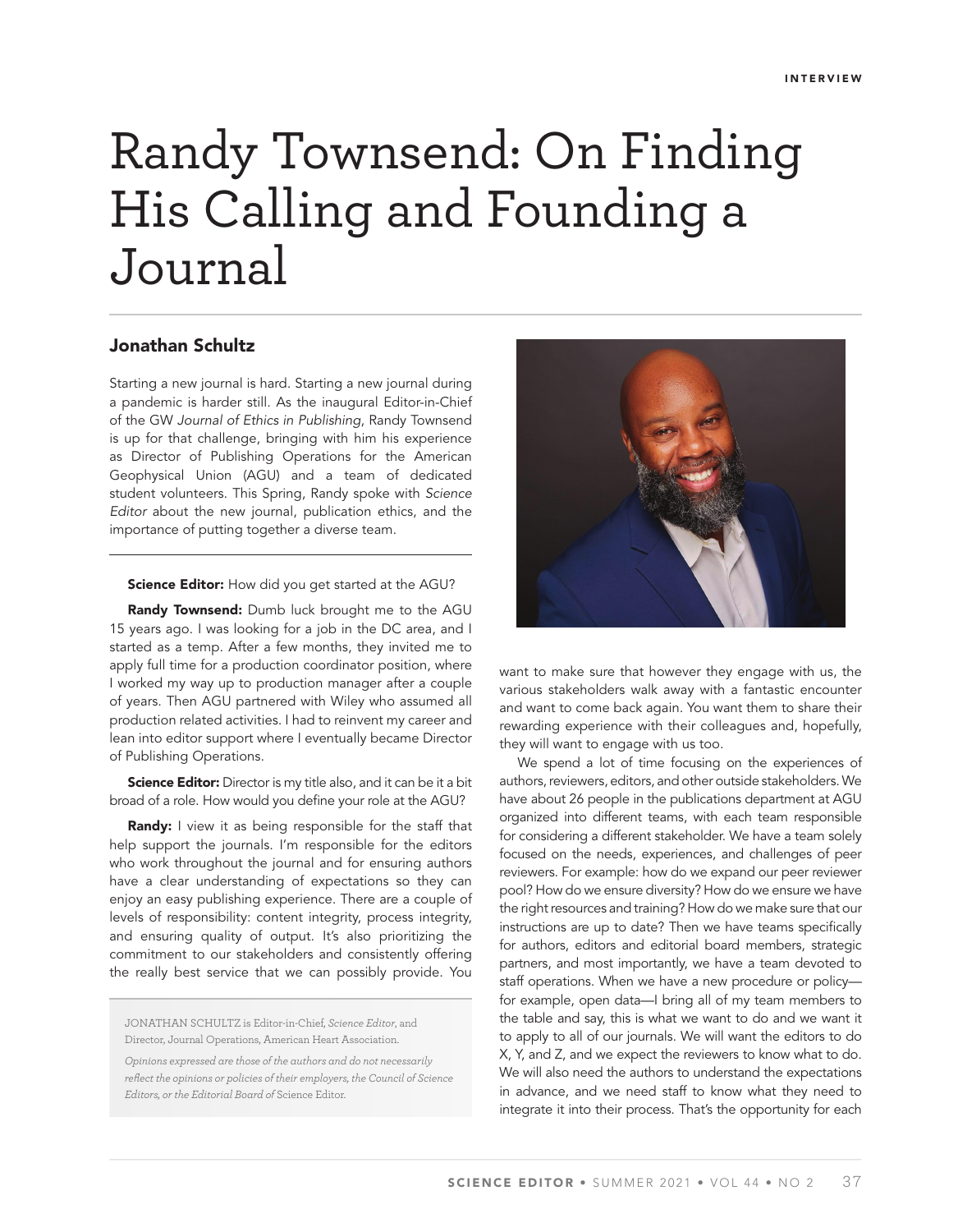## *CONTINUED*

stakeholder: The editor stakeholder group will say, well, the editors need this kind of training and these resources. They need to know what they need to say to the authors if they're not seeing compliance. Then the author group will report that authors will need to know about resources, and where they need to go to make their data available. They will need to know what statements are required and how to write a data citation. Then staff needs to know how to communicate with authors and editors, and how they add these expectations on top of what they're already doing. It's a convergence of minds and thinking into any particular process, and it's great to get a large team involved because they feel more ownership over the process and a better appreciation of the stakeholders we serve and represent.

Science Editor: That's an interesting structure. I think a lot of places have teams focused on individual journals, and the AGU really has made the effort to center around individual stakeholders. How does it work in practice: Is each person working on one journal or are they working on all the journals?

**Randy:** Each team has several journals. There are those idiosyncrasies, and each journal has a little individual personality, but we try to have consistency wherever possible. Part of that is because we have a cascading model. If a paper is submitted to one of our journals and it's slightly out of scope for that journal, rather than just reject, the authors may be given the option to transfer the submission to another one of our journals. If the peer review experience is vastly different from the original journal to the other journal, then we're not the same AGU publications. Having each team responsible for a group of journals breaks up the homogenization and gives them an idea of the individual characteristics of their journals, but also they see the bigger picture that we're all AGU publications, and that we have an ecosystem that is interdependent on each other. Our editors talk to each other through platforms and opportunities we create for them to engage with each other.

Science Editor: How did you get involved in the GW *Journal of Ethics in Publishing*?

Randy: This is really a full circle for me because I was in the George Washington University (GW) Masters of Publishing program years ago. I've always stayed in touch with that program and then in early 2019, I met with the director of the program, John Warren, and soon after that, they posted a call for an editor of a new journal on publication ethics. This piqued my curiosity because at AGU I've managed their ethics program since 2009, and I wanted to see how I could help. I've never been an Editor-in-Chief, but I've served tons of editors. The ones I have experience

with are really inspiring, fun, and engaging. I was excited at the potential that I could bring to launch this journal.

Science Editor: We're talking in Spring 2021: Where does the launch plan for the journal stand?

Randy: We have a good number of submissions, but COVID really knocked the timelines out of whack for everything, pushing everything back almost a year. I wasn't announced as Editor-in-Chief until late October 2020. I then took an inventory of what was needed, such as author and reviewer instructions. I started to go through making changes, but I put the brakes on it because it's important that people understand that this is not *my* journal. My priorities then shifted to pulling together an editorial board. That's fundamental. I started writing out my short list of people that I would want to invite, and it was important that I have different perspectives and people looking at what we're trying to do from different angles. I wanted to meet with each of them first to hear about what inspires them about publishing. It was heartwarming to hear their stories, backgrounds, and vision. I was grateful that they would share, sometimes very personal, their stories and perspectives.

As I started bringing them into the editorial board, I realized we needed a student rep on the board because this is a student-run journal. From there, I decided we needed student committees, similar to how the AGU Publications structure is arranged around stakeholders. We came up with four committees: Strategy and Sustainability, Marketing and Outreach, e-Pubs, and Editorial. We put out a call for volunteers for the students asking them to rank their first choice, second choice, and third choice to make it equitable as well. From that group we also were able to identify our student editorial board members and unified leads for each committee.

I then drafted a charge for each committee and gave it to them as a draft. I asked them to talk among themselves, without me on the call, and think about what they want to accomplish, and how they want to approach their charge. If they had a magic wand, what would this look like? What could they do with that? And then start thinking practically: How do they build up to that based on the resources and time they have available?

Now, each committee is working in their respective areas. We're doing a double anonymous peer review and we're working to get that set up along with a peer review system. We're in spring 2021, so depending on how the peer review timelines go, it may end up becoming early summer. I'm slightly disappointed by that adjustment, but at the same time I'd rather take it slow and do it right than rush it through and fail the authors that contributed or fail anybody that is looking forward to this content and wanting to support the journal. Doing it right is much more valuable and important to me than rushing it through.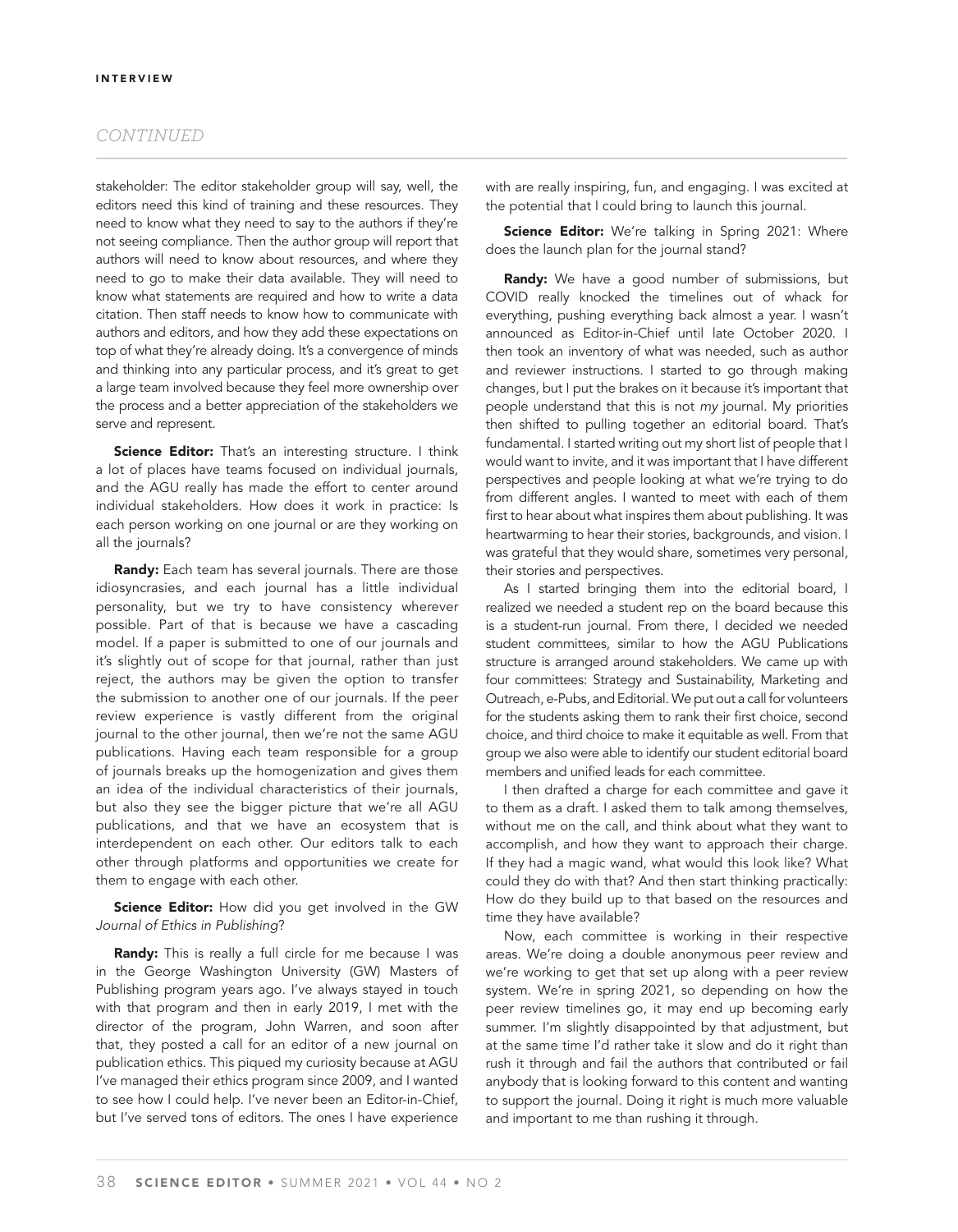### *CONTINUED*

Science Editor: It sounds like you brought a lot from your AGU experience to this new journal, and I'm curious, has there been anything from your year or so as an Editor-in-Chief that you've brought back to the AGU?

Randy: It's a big eye opener from the volunteer side. And in the COVID environment, it's hard to separate this particular moment in time from conventional wisdom. With the committees, they are students, and many of these students are working or have families and commitments. They may be quarantining, or they have a spouse that's in quarantine or a child that may be returning to school. There's the intent for them to participate, but the time may not be there. We knew at AGU that we wanted to give a lot of leeway to peer reviewers because they're volunteering their time. But with people starting to get vaccines, we are having the conversation about removing the messages and trying to restore some kind of normalcy to peer review schedules. But I don't know if we should, maybe we still need to give that leeway, and that message is still powerful. People see that and feel better about wanting to contribute or finding ways to volunteer knowing that we're giving that consideration.

Science Editor: What struck me about the Call for Papers<sup>1</sup> for the *Journal of Ethics in Publishing* is the significant focus on diversity, equity, and inclusiveness (DEI), which I don't think has traditionally been considered part of ethics in publishing. In addition, you cochair a few organizational committees on DEI in publishing. What do you see the as the state of DEI progress in scientific publishing?

Randy: For context, that association of the vision of the journal was in place before I became involved. John Warren and the advisory committee envisioned DEI as an important component from the beginning. But in my experience, diversity has not really been a part of our industry or something that we've traditionally thought about on a broader scale. I've written about this, but when I first entered scholarly publishing, I was at a publishing conference and one of the themes was diversity and the big keynote speaker focused only on gender diversity.

I scanned the room, and it was full of professional women; there were definitely men there, but I think overwhelmingly it was professional women. That was great, but I saw I was the only Black male in that entire room. There were a couple of Black women or women of color, but I was the only me. When I realized we were only talking about gender diversity, I kind of went into a shell, as if no one was considering me, that maybe I don't belong here. That's on the publishing professional side, but if I look at AGU and our editorial board members, again, there's nobody who looks like me.

I find it hard to believe that there are no Black geoscientists that could be Editor-in-Chief, an editor, or a peer reviewer. There are a lot of reasons why, and I think a lot of organizations are starting to do assessments. They want to see the numbers, and the numbers that I've seen so far have been disappointing. They're hard numbers to see because you want to think that we're better than this. So the question is, if this is our starting point, what are we going to do to expand participation? How do we invite and include people and make sure they are welcome? These are the conversations that I'm seeing more, and I'm inspired by the allies that do speak up if they see something that's offensive, or a micro-aggression, or something that will alienate somebody. I'm inspired to see them defending the humanness of individuals and making people feel comfortable to participate by creating safe spaces and safe environments for them to participate.

Science Editor: You mentioned earlier that you kind of stumbled into the position at AGU. How did you envision what your career would be like, if not scientific publishing?

Randy: I'll be very honest with you because it's not a story I share with many people: I envisioned myself in the world of finance. I spent 6 years in banking, and I figured I'd worked my way up into a regional director or manager of a bank. Unfortunately, I was a victim of a bank robbery, of a violent crime. I was actually held hostage for about an hour at gunpoint, with the gun literally right here to my head. After that, I lost a big part of who I was to posttraumatic stress. One thing I knew at that point in my life was that I don't need two guns to my head to know that maybe banking isn't for me.

I started rethinking everything as I was working through the depression. I connected with some people that I've known for years, and we started our own entertainment company. Through that, I learned a lot of skills about networking, entrepreneurship, and business finance—that you have to get up early in the morning to make it happen, and sometimes you work late at night. It's exhausting, but it's a passion. That helped get me out of the rut that I was in and gave me something to look forward to. But my approach ultimately changed as I found myself in rooms where I knew what I was talking about, but people had degrees and they were the ones that were being listened to more so than me because I didn't have a degree.

I went back to school and got my bachelor's degree in journalism, and I felt like I could do anything. I grew up in New Jersey, and when I relocated to DC I realized how competitive the DC market is. I definitely humbled myself really quickly and went to a temp agency. From there, I guess it was dumb luck because they set me up with a job at the AGU and I loved it. I saw XML coding for the first time in my life, and I fell in love right away.

Science Editor: I have a background in film and video production too and I think there's a lot of overlap between that and editing and publishing where you're managing all these different aspects to produce a cohesive project.